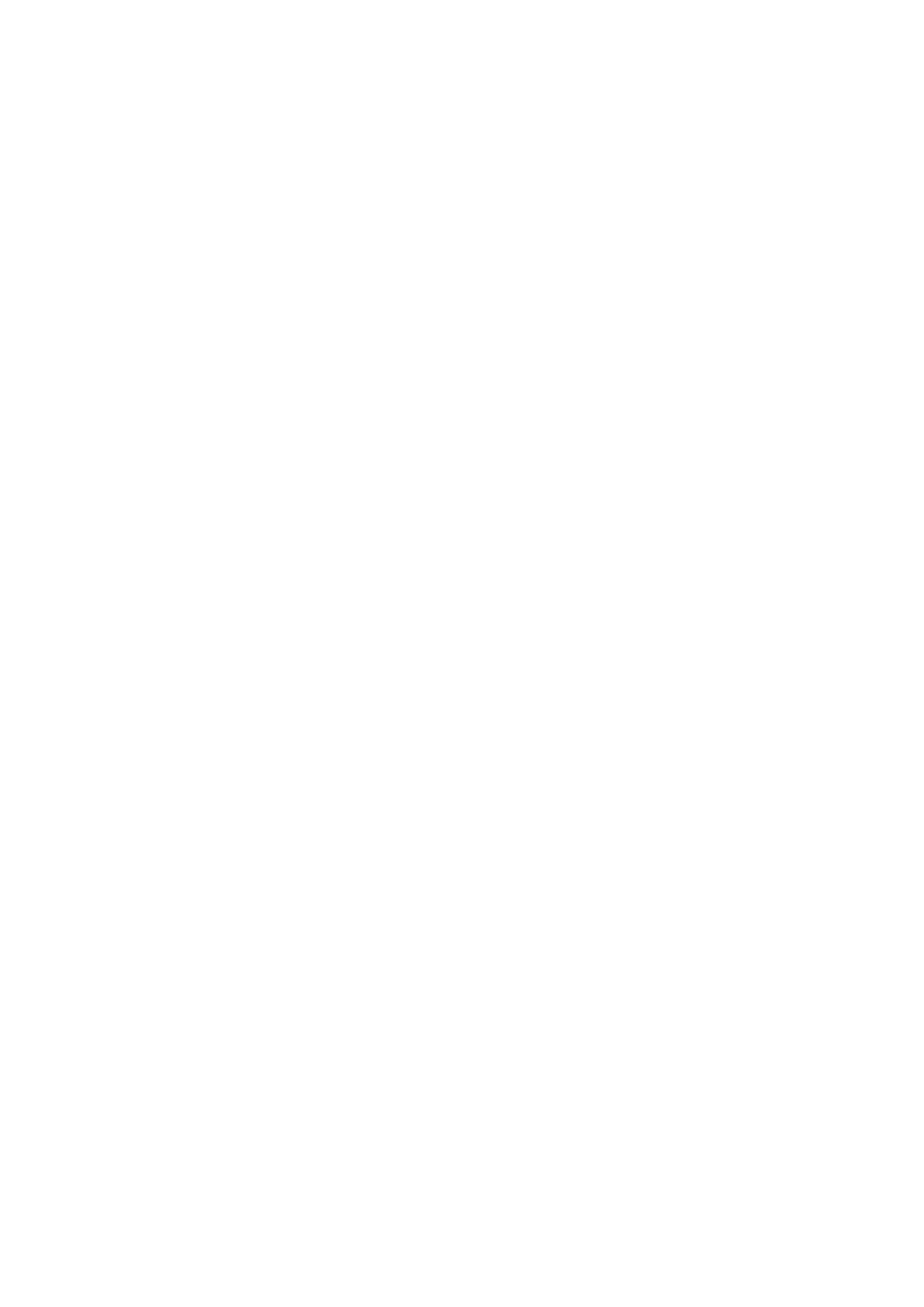## **Preface**

The International Symposium on Technetium −Science and Utilization− (IST 2005) was held on May 24–27, 2005 at Oarai Children's Science Museum in Oarai, Ibaraki, Japan. This kind of international symposium was held for the first time in 12 years in Japan. The last symposium was held in Sendai in 1993 organized by Professor Kenji Yoshihara of Tohoku University. After that time, we had Russia-Japan Joint Seminars on technetium every three years in Moscow (1996), Shizuoka (1999) and Dubna (2002).

Major topics of this symposium are widely spread from basic science to applied fields of research on technetium and rhenium of Group 7 elements; i.e., coordination and organometallic chemistry, radiopharmaceuticals and nuclear medicine, environmental science, cosmo- and geosciences, nuclear fuel reprocessing, and partitioning and nuclear transmutations. The interdisciplinary feature of this symposium is a key to explore deep understanding of chemical and physical properties of technetium and rhenium not only for people working in a specific field, but also researchers engaged in or interested in related subjects of matter.

In fact, the discussions and exchange of information throughout the symposium were fruitful for 76 participants from 10 counties. Of the fifty three presentations, two were plenary lectures on "Syntheses of Tc(I) carbonyl complexes" by Professor Alberto, Switzerland and on "Thermodynamic data of technetium compounds" by Professor Rard, USA. Six keynote lectures presented were topics on radiopharmaceuticals by Professor Arano, Japan, on coordination chemistry of rhenium by Professor Sasaki, Japan, on environmental science by Professor Garcia-Leon, Spain, on geological science by Professor Hidaka, Japan, on materials science associated with nuclear transmutation by Dr. German, Russia and on chemistry of superheavy elements by Dr. Nagame, Japan.

The papers published in this volume have been peer reviewed and edited by the Special Editorial Committee of the symposium. The committee members are Takashi Omori, Hiroshi Kudo, Yasuhiko Fujii, Toshiaki Mitugashira, Masaki Ozawa and Tsutomu Sekine.

On behalf of the Organizing Committee, I would like to express sincere gratitude to the support by Japan Nuclear Cycle Development Institute, The Japan Society of Nuclear and Radiochemical Sciences, Atomic Energy Society of Japan, Japan Radioisotope Association, Inoue Foundation for Science, Japan Atomic Power Co., Japan Isotope Data Institute, Japan Nuclear Fuel Ltd., Nihon Medi-Physics Ltd., Radiation Application Development Association, Saint-Gobain KK and Sumitomo Metal Mining Co.

Hiroshi Kudo

Chairman of the symposium Former Professor of Tohoku University Sendai 980-8578, Japan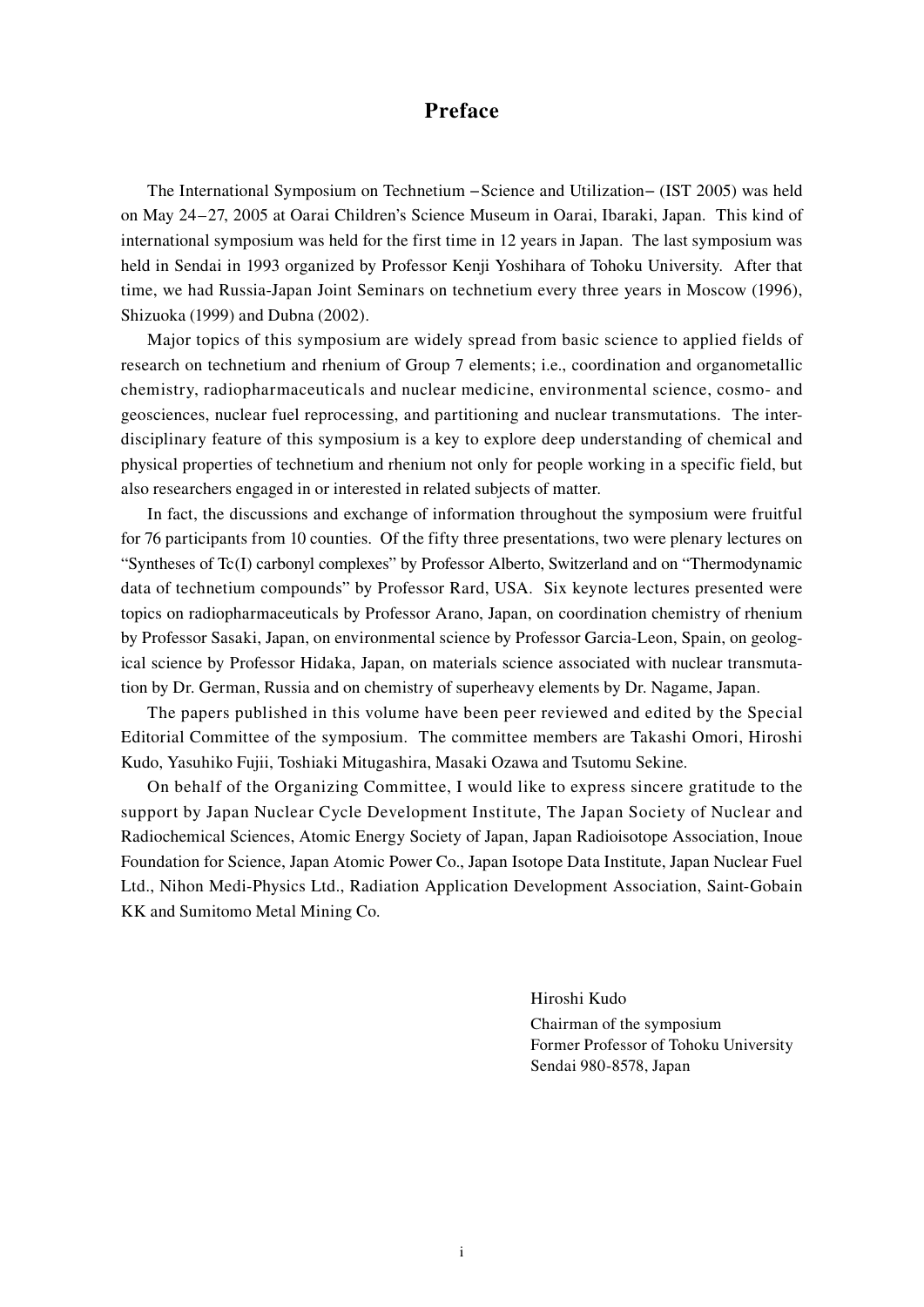## **CONTENTS**

| <b>Articles</b>                                                                                                                                                                                                                                                                               |  |
|-----------------------------------------------------------------------------------------------------------------------------------------------------------------------------------------------------------------------------------------------------------------------------------------------|--|
| <b>Coordination Chemistry</b>                                                                                                                                                                                                                                                                 |  |
| Recent Progress in the Chemistry of Rhenium Cluster Complexes and Its Relevance to the<br><b>Prospect of Corresponding Technetium Chemistry</b>                                                                                                                                               |  |
| Phenoxo-Bridged Dimeric Structure of Technetium(I) Tricarbonyl Complex with Schiff Base<br>Ligand                                                                                                                                                                                             |  |
|                                                                                                                                                                                                                                                                                               |  |
| Synthesis, Structure, and Spectroscopic Properties of fac-[Tc <sup>I</sup> Cl(CO) <sub>3</sub> (bpy)]<br>$(by = 2,2'-bipyridine)$                                                                                                                                                             |  |
| Yuji Tooyama, Arinori Harano, Takashi Yoshimura, Tsutomu Takayama, Tsutomu Sekine,                                                                                                                                                                                                            |  |
| X-ray Structure and Electrochemical Properties of a Tpen-Bridged Hetero-Binuclear<br>Complex fac-, fac-[Re <sup>VII</sup> O <sub>3</sub> ( $\mu$ -tpen)Re <sup>I</sup> (CO) <sub>3</sub> ](PF <sub>6</sub> ) <sub>2</sub> where Tpen Is<br>N,N,N',N'-Tetrakis(2-pyridylmethyl)ethylenediamine |  |
| Toshihiro Tabeya, Masaaki Abe, Ayako Mitani, Kiyoshi Tsuge, and Yoichi Sasaki  157                                                                                                                                                                                                            |  |
| A Kinetic Study on Ligand Substitution Reaction of N-Cyclohexyl-2-pyrrolidone for<br>Triphenylphosphine in Trichlorooxorhenium(V) Complex                                                                                                                                                     |  |
| Nobuyoshi Koshino, Sanae Usui, Yoshio Iwai, Tamás R. Varga, Shubhamoy Chowdhury,                                                                                                                                                                                                              |  |
| Versatility of Bidentate Aniline Derivatives as Ligands for $R$ henium(V) and Technetium(V)                                                                                                                                                                                                   |  |
| Multidentate Dipyridyl Derivatives as Chelates for Rhenium(V)                                                                                                                                                                                                                                 |  |
| <b>Radiopharmaceuticals and Related Topics</b>                                                                                                                                                                                                                                                |  |
| The Facettes of $[^{99}TcCl_{3}(CO)_{3}]^{2}$ Chemistry and Its Application to Life Science                                                                                                                                                                                                   |  |
| Recent Advances in <sup>99m</sup> Tc Radiopharmaceuticals                                                                                                                                                                                                                                     |  |
|                                                                                                                                                                                                                                                                                               |  |
| <b>Mechanism of Carbonylation Reactions of Technetium-99m</b><br>G. E. Kodina, A. O. Malysheva, O. E. Klement'eva, A. A. Inkin, N. I. Gorshkov, A. A. Lumpov,                                                                                                                                 |  |
| Synthesis and In Vitro Evaluation of $Tc(CO)3$ <sup>+</sup> Complexes with Dithiocarbamate Ligands                                                                                                                                                                                            |  |
| <b>Containing Morpholine Moiety</b><br>G. E. Kodina, A. O. Malysheva, O. E. Klement'eva, N. I. Gorshkov, A. A. Lumpov,                                                                                                                                                                        |  |
| Application of PZC to <sup>188</sup> W/ <sup>188</sup> Re Generators                                                                                                                                                                                                                          |  |
| H. Matsuoka, K. Hashimoto, Y. Hishinuma, K. Ishikawa, H. Terunuma, K. Tatenuma,                                                                                                                                                                                                               |  |
| Labeling of Bifunctional Chelating Agent, MAG3, with Carrier-free 188Re                                                                                                                                                                                                                       |  |
|                                                                                                                                                                                                                                                                                               |  |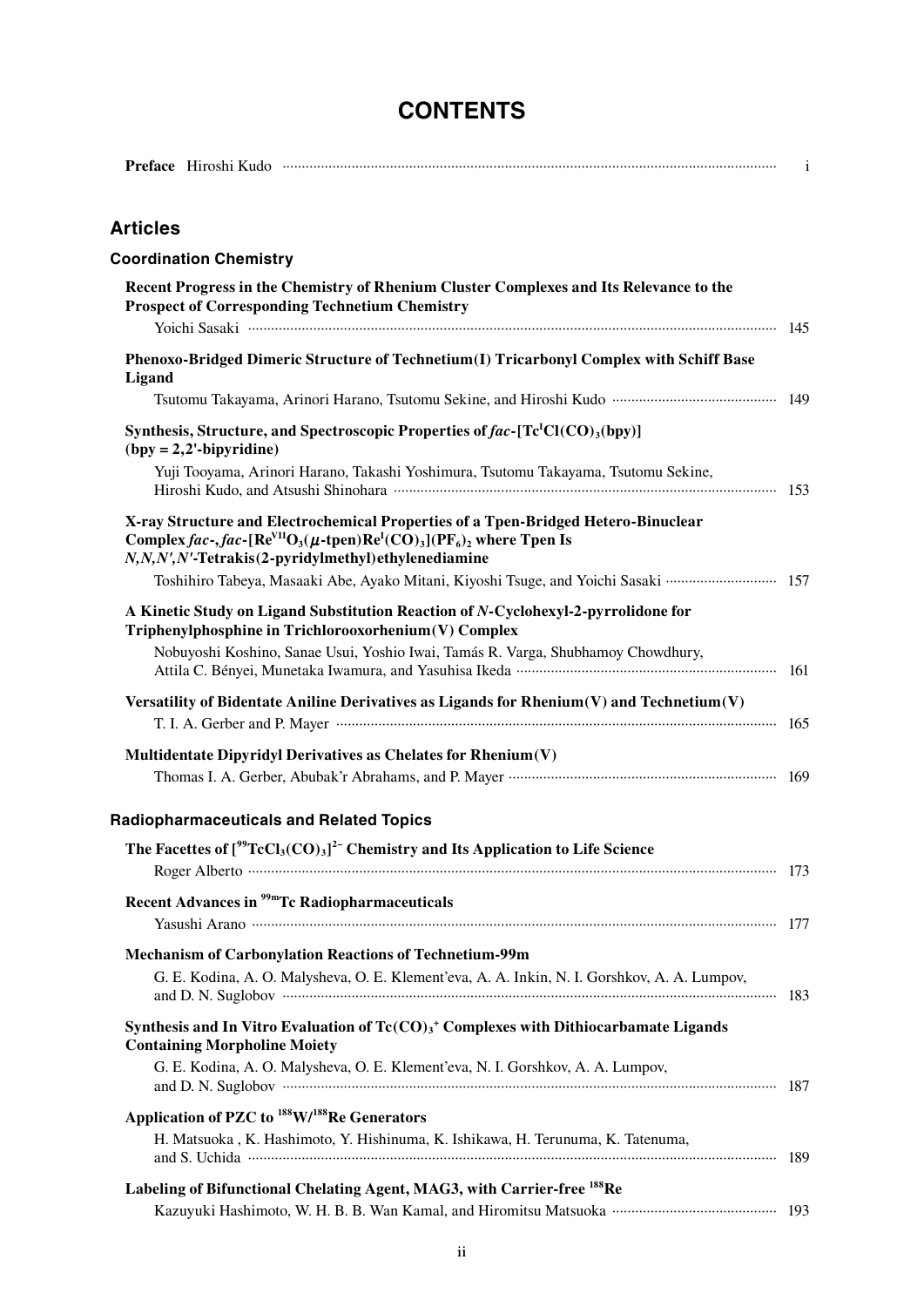### **Physical, Inorganic and Analytical Chemistry**

| <b>Current Status of the Thermodynamic Data for Technetium and Its Compounds and Aqueous</b><br><b>Species</b>                                                                                                                                                                                                           |  |
|--------------------------------------------------------------------------------------------------------------------------------------------------------------------------------------------------------------------------------------------------------------------------------------------------------------------------|--|
|                                                                                                                                                                                                                                                                                                                          |  |
| <b>Production and Chemistry of Transactinide Elements</b>                                                                                                                                                                                                                                                                |  |
| Tc Carbide and New Orthorhombic Tc Metal Phase<br>K. E. German, V. F. Peretrukhin, K. N. Gedgovd, M. S. Grigoriev, A. V. Tarasov, Yu. V. Plekhanov,                                                                                                                                                                      |  |
| <b>Quantum Chemical Model of Technetium Carbide</b>                                                                                                                                                                                                                                                                      |  |
| Quaternary Alkylammonium and Alkylphosphonium Pertechnetates: Application to<br><b>Pertechnetate Ion-Selective Electrodes</b><br>K. E. German, A. V. Dorokhov, A. V. Kopytin, Yu. Politov, E. N. Pyatova, A. V. Tarasov,<br>V. E. Baulin, V. Peretroukhine, and A. Yu. Tsivadze manufactured and announcement of the 217 |  |
| Sorption of Rhenium on Carbon Fibrous Materials Modified with Chitosan<br>L. A. Zemskova, A. V. Voit, Yu. M. Nikolenko, V. I. Sergienko, I. D. Troshkina, A. V. Plevaka,                                                                                                                                                 |  |
| <b>Recent Developments in the Analysis of Techetium-99</b>                                                                                                                                                                                                                                                               |  |
| Solvent Extraction of Tc(VII) by Calixarenes Bearing Pyridino Groups                                                                                                                                                                                                                                                     |  |
| Behavior of Technetium in Supercritical Water: Distribution to Liquid, Solid Phases and onto<br><b>Metal Surfaces</b><br>T. Yamamura, I. Satoh, N. Okuyama, Y. Shiokawa, T. Sekine, W. Sugiyama, K.-C. Park,                                                                                                             |  |
| <b>Radiation Chemistry</b>                                                                                                                                                                                                                                                                                               |  |
| Chemical Behaviour of Tc(IV) Complexes under Alpha Irradiation in Chloride Media                                                                                                                                                                                                                                         |  |
| Technetium(IV) Oxide Colloids and the Precursor Produced by Bremsstrahlung Irradiation of<br><b>Aqueous Pertechnetate Solution</b>                                                                                                                                                                                       |  |
| Muhammad Zakir, Tsutomu Sekine, Tsutomu Takayama, Hiroshi Kudo, Mingzhang Lin,                                                                                                                                                                                                                                           |  |
| <b>Environmental Sciences, Cosmo- and Geosciences</b>                                                                                                                                                                                                                                                                    |  |
| <b>Technetium in Cosmo- and Geochemical Fields</b>                                                                                                                                                                                                                                                                       |  |
| <sup>99</sup> Tc in the Environment: Sources, Distribution and Methods                                                                                                                                                                                                                                                   |  |
| Soil-to-Plant Transfer Factors of Technetium-99 for Various Plants Collected in the Chernobyl<br>Area                                                                                                                                                                                                                    |  |
| Investigation of Analytical Method for Technetium-99 in Liquid Effluent Discharged from Tokai<br><b>Reprocessing Plant</b>                                                                                                                                                                                               |  |
|                                                                                                                                                                                                                                                                                                                          |  |